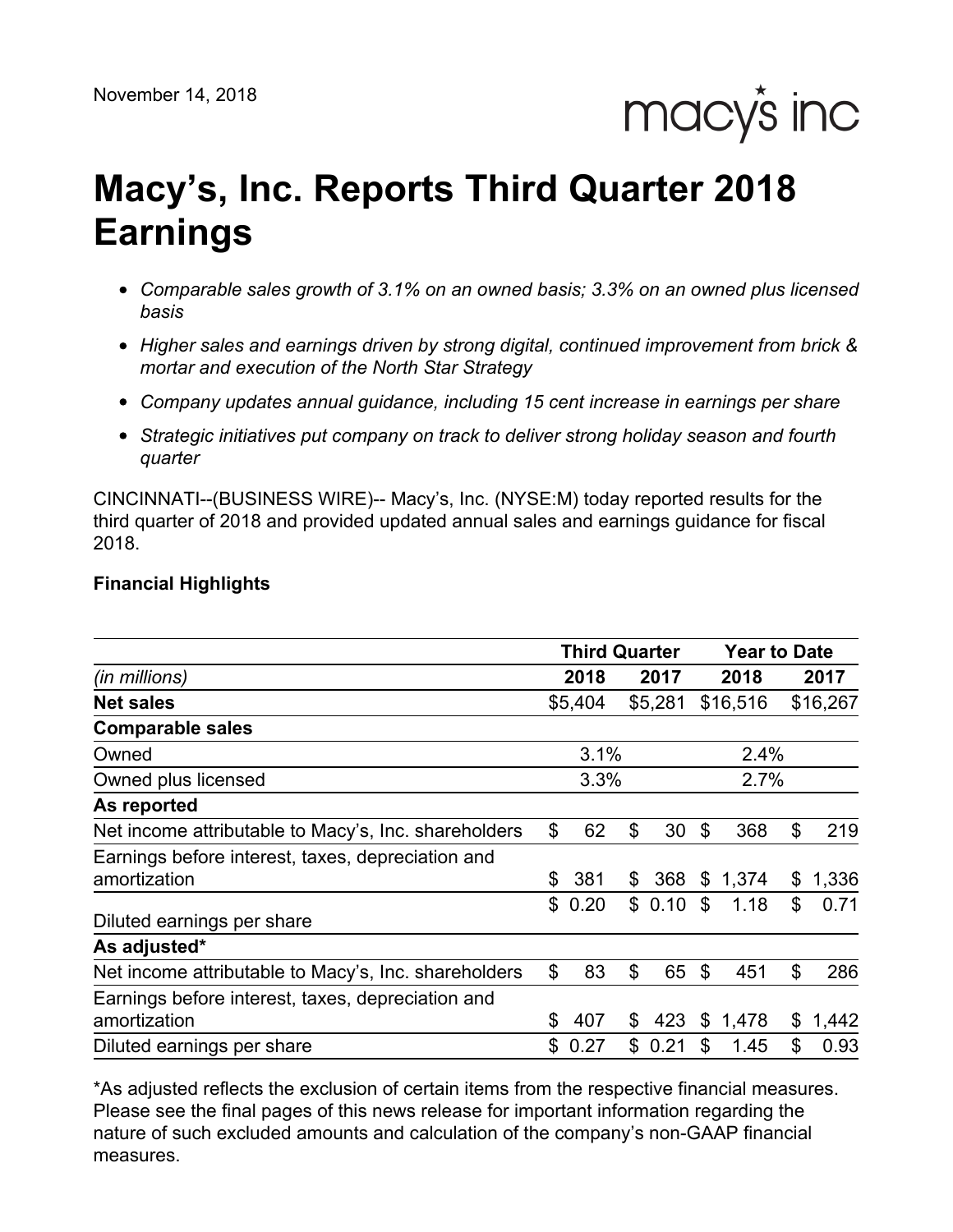"We are pleased with Macy's, Inc. performance in the third quarter, marking our fourth consecutive quarter of comparable sales growth. Macy's, Bloomingdale's and Bluemercury all performed well. Our strategic initiatives are gaining momentum and delivering results. Another double-digit quarter from our digital business and a strong stores performance combined to help us exceed expectations. We continue to see an improved trend in brick and mortar across the fleet with particularly strong results from our Growth50 stores," said Jeff Gennette, Macy's, Inc. chairman and chief executive officer. "The holiday season is when Macy's truly shines. We have the right merchandise, the right marketing and the right customer experiences in place to deliver a strong fourth quarter."

#### **Asset Sale Gains**

Asset sale gains for the third quarter of 2018 totaled \$42 million pre-tax, or \$31 million aftertax and \$0.10 per diluted share attributable to Macy's, Inc. This compares to the third quarter of 2017 when asset sale gains totaled \$65 million pre-tax, or \$40 million after-tax and \$0.13 per diluted share attributable to Macy's, Inc.

Asset sale gains for the 39 weeks ended November 3, 2018 totaled \$111 million pre-tax, or \$84 million after-tax and \$0.27 per diluted share attributable to Macy's, Inc. This compares to the 39 weeks ended October 28, 2017 when asset sale gains totaled \$176 million pre-tax, or \$109 million after-tax and \$0.36 per diluted share attributable to Macy's, Inc.

#### **Looking Ahead - Revising Annual Sales and Earnings Guidance**

|                                                            | <b>Revised Annual Guidance</b>           | <b>Previous Annual Guidance</b>          |
|------------------------------------------------------------|------------------------------------------|------------------------------------------|
| Comparable sales                                           |                                          |                                          |
| (owned plus licensed)                                      | $+2.3\%$ to $+2.5\%$                     | $+2.1\%$ to $+2.5\%$                     |
|                                                            | 20-30 basis points below<br>comparable   | 20-30 basis points below<br>comparable   |
| Comparable sales<br>(owned)                                | sales on an owned plus<br>licensed basis | sales on an owned plus<br>licensed basis |
| Net sales                                                  | $+0.3\%$ to $+0.7\%$                     | Flat to $+0.7\%$                         |
| Diluted EPS excluding<br>settlement charges,<br>impairment |                                          |                                          |
| and other costs                                            | \$4.10 to \$4.30                         | \$3.95 to \$4.15                         |

Macy's, Inc. is updating its guidance for fiscal 2018.

Net sales guidance is provided on a 52-week basis in 2018 compared to a 53-week basis in 2017. Comparable sales guidance is provided on a 52-week basis in both 2018 and 2017.

#### **Important Information**

The company's 2018 results, 2017 results and guidance for fiscal 2018 reflect the new accounting standards related to revenue recognition and retirement benefits. Macy's, Inc. has recast its quarterly income statements and balance sheets for 2016 and 2017 to reflect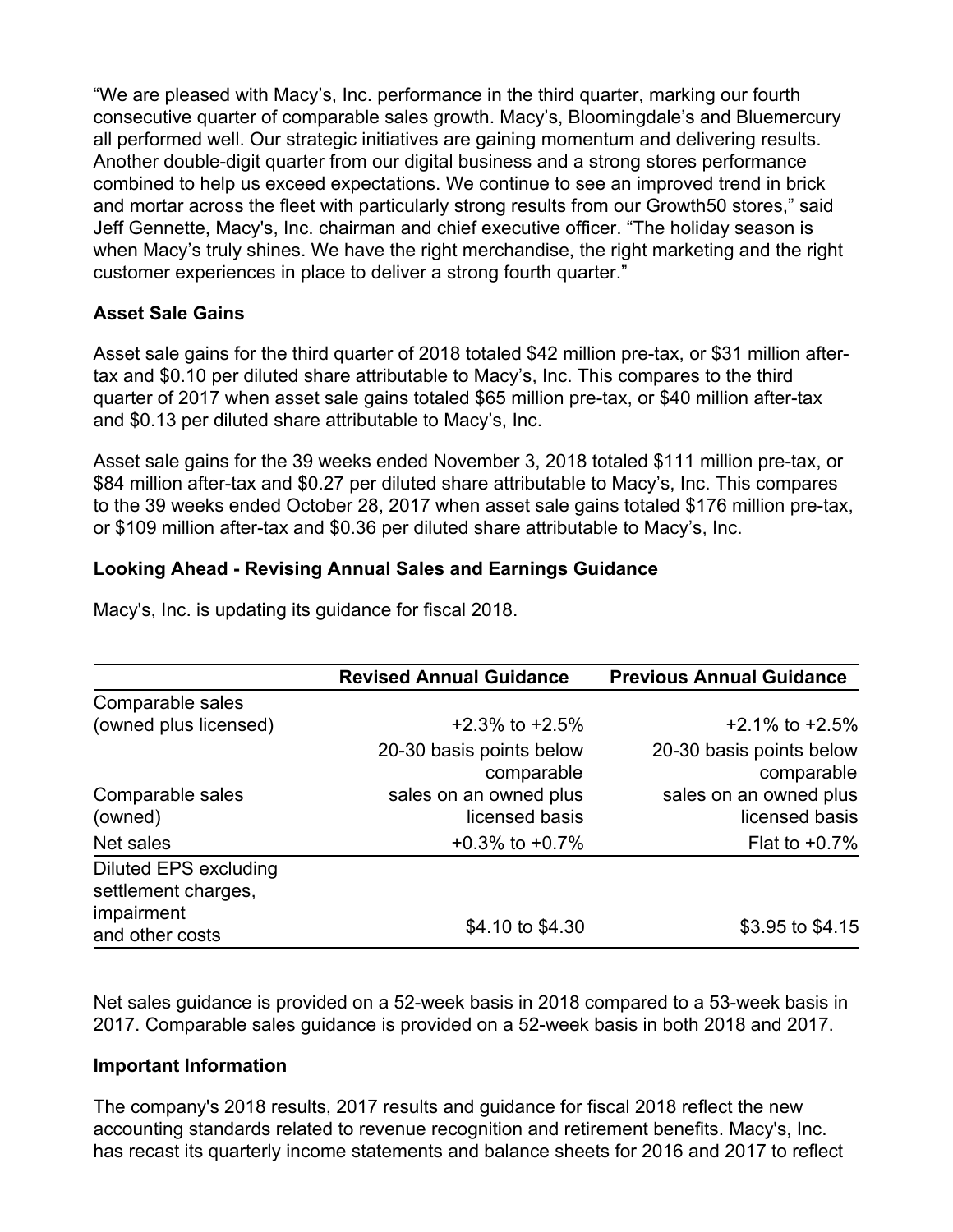adoption of these new standards. These documents can be found on the investor relations page at [www.macysinc.com](http://www.macysinc.com).

# **About Macy's, Inc.**

Macy's, Inc. is one of the nation's premier retailers. With fiscal 2017 sales of \$24.837 billion and approximately 130,000 employees, the company operates approximately 690 department stores under the nameplates Macy's and Bloomingdale's, and more than 180 specialty stores that include Bloomingdale's The Outlet, Bluemercury, Macy's Backstage and STORY. Macy's, Inc. operates stores in 44 states, the District of Columbia, Guam and Puerto Rico, as well as [macys.com](http://macys.com), [bloomingdales.com](http://bloomingdales.com) and [bluemercury.com](http://bluemercury.com). Bloomingdale's stores in Dubai and Kuwait are operated by Al Tayer Group LLC under license agreements. Macy's, Inc. has corporate offices in Cincinnati, Ohio, and New York, New York.

All statements in this press release that are not statements of historical fact are forwardlooking statements within the meaning of the Private Securities Litigation Reform Act of 1995. Such statements are based upon the current beliefs and expectations of Macy's management and are subject to significant risks and uncertainties. Actual results could differ materially from those expressed in or implied by the forward-looking statements contained in this release because of a variety of factors, including conditions to, or changes in the timing of, proposed real estate and other transactions, prevailing interest rates and non-recurring charges, the effect of federal tax reform, store closings, competitive pressures from specialty stores, general merchandise stores, off-price and discount stores, manufacturers' outlets, the Internet, mail-order catalogs and television shopping and general consumer spending levels, including the impact of the availability and level of consumer debt, the effect of weather and other factors identified in documents filed by the company with the Securities and Exchange Commission. Macy's disclaims any intention or obligation to update or revise any forward-looking statements, whether as a result of new information, future events or otherwise, except as required by law.

NOTE: Additional information on Macy's, Inc., including past news releases, is available at [www.macysinc.com/pressroom](http://www.macysinc.com/pressroom). A webcast of Macy's, Inc.'s call with analysts and investors will be held today (November 14, 2018) at 9:30 a.m. ET. The webcast is accessible to the media and general public via the company's website at [www.macysinc.com](http://www.macysinc.com). Analysts and investors may call in on 1-800-289-0438, passcode 8502584. A replay of the conference call can be accessed on the website or by calling 1-888-203-1112 (same passcode) about two hours after the conclusion of the call.

# **MACY'S, INC.**

Consolidated Statements of Income (Unaudited) (All amounts in millions except percentages and per share figures)

> 13 Weeks Ended 13 Weeks Ended November 3, 2018 October 28, 2017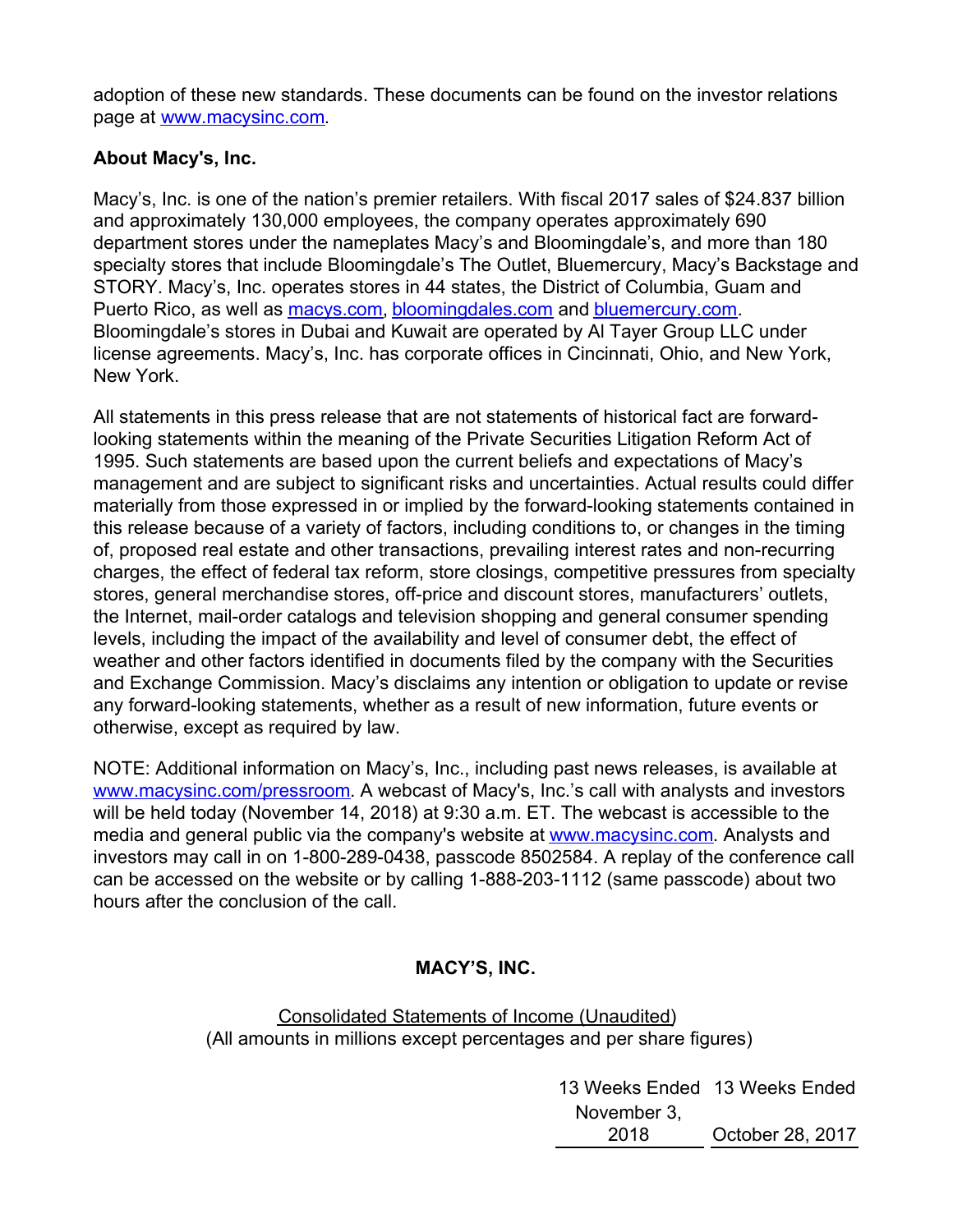|                                                                         | \$             | $%$ to<br>Net sales                       | \$             | $%$ to<br>Net sales |
|-------------------------------------------------------------------------|----------------|-------------------------------------------|----------------|---------------------|
| Net sales                                                               | \$5,404        |                                           | \$5,281        |                     |
| Credit card revenues, net                                               | 185            | 3.4%                                      | 145            | 2.7%                |
| Cost of sales                                                           |                | $(3,226)$ $(59.7\%)$ $(3,152)$ $(59.7\%)$ |                |                     |
| Selling, general and administrative expenses                            |                | $(2,255)$ $(41.7\%)$ $(2,188)$ $(41.4\%)$ |                |                     |
| Gains on sale of real estate                                            | 42             | 0.8%                                      | 65             | 1.2%                |
| Restructuring and other costs                                           | (3)            | $(0.1\%)$                                 | (33)           | $(0.6\%)$           |
| Operating income                                                        | 147            | 2.7%                                      | 118            | 2.2%                |
| Benefit plan income, net                                                | 9              |                                           | 15             |                     |
| Settlement charges                                                      | (23)           |                                           | (22)           |                     |
| Interest expense, net                                                   | (59)           |                                           | (74)           |                     |
| Income before income taxes                                              | 74             |                                           | 37             |                     |
| Federal, state and local income tax expense                             | (12)           |                                           | (10)           |                     |
| Net income                                                              | 62             |                                           | 27             |                     |
| Net loss attributable to noncontrolling interest                        |                |                                           | 3              |                     |
| Net income attributable to Macy's, Inc. shareholders                    | \$<br>62       |                                           | 30             |                     |
| Basic earnings per share attributable to Macy's, Inc.<br>shareholders   | 0.20<br>\$     |                                           | \$ 0.10        |                     |
| Diluted earnings per share attributable to Macy's, Inc.<br>shareholders | 0.20<br>\$     |                                           | 0.10<br>\$     |                     |
| Average common shares:<br><b>Basic</b><br><b>Diluted</b>                | 308.1<br>312.2 |                                           | 305.5<br>306.5 |                     |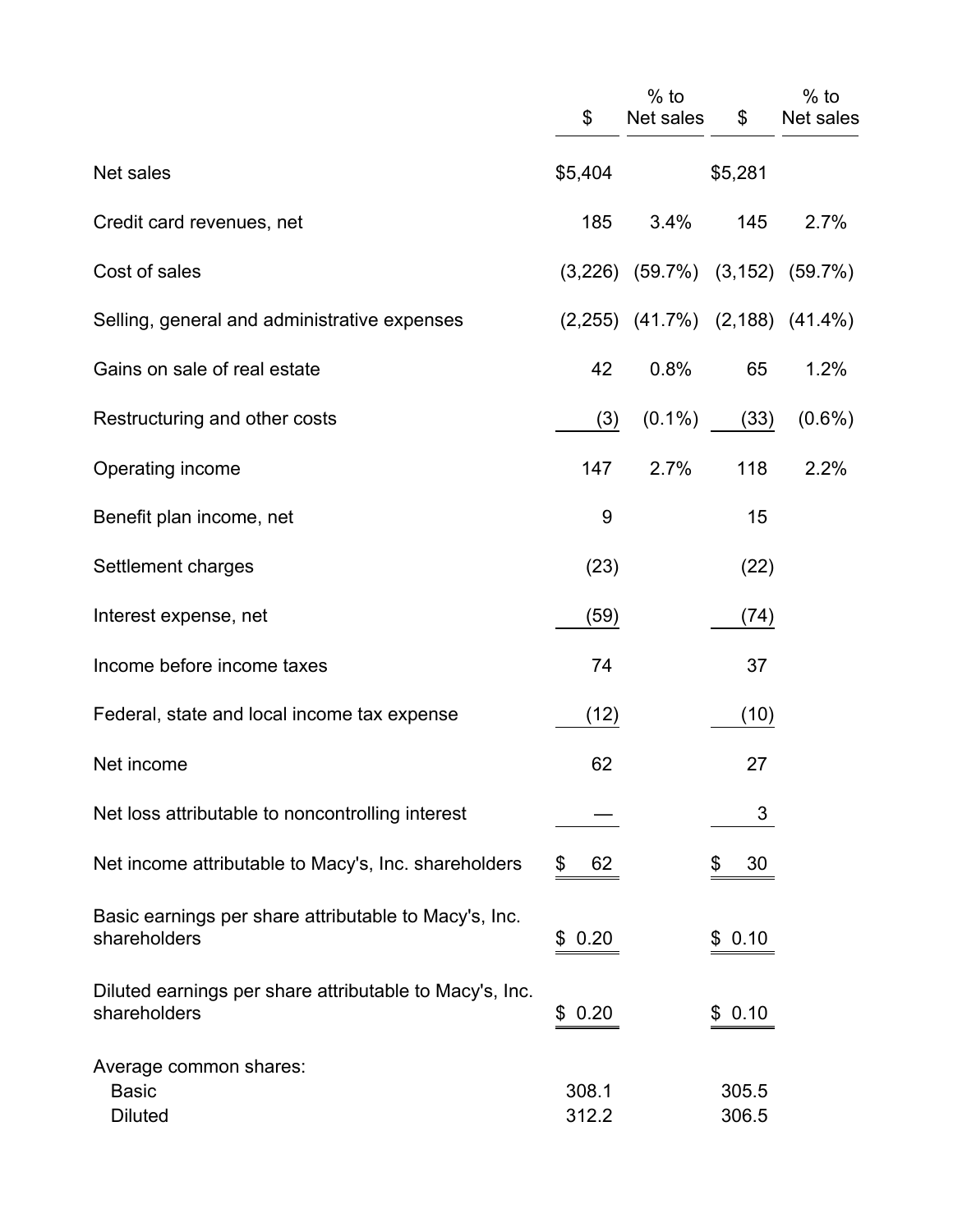| End of period common shares outstanding | 307.2   | 304.6         |       |
|-----------------------------------------|---------|---------------|-------|
| <b>Supplemental Financial Measures:</b> |         |               |       |
| Gross Margin (Note 1)                   | \$2,178 | 40.3% \$2,129 | 40.3% |
| Depreciation and amortization expense   | \$248   | \$254         |       |

Note 1: Gross margin is defined as net sales less cost of sales.

# **MACY'S, INC.**

# Consolidated Statements of Income (Unaudited) (All amounts in millions except percentages and per share figures)

|                                              |          | 39 weeks ended<br>November 3, 2018 | 39 weeks ended<br>October 28, 2017 |                      |  |
|----------------------------------------------|----------|------------------------------------|------------------------------------|----------------------|--|
|                                              | \$       | $%$ to<br>Net sales                | \$                                 | $%$ to<br>Net sales  |  |
| Net sales                                    | \$16,516 |                                    | \$16,267                           |                      |  |
| Credit card revenues, net                    | 528      | 3.2%                               | 473                                | 2.9%                 |  |
| Cost of sales                                | (9,927)  | $(60.1\%)$                         | (9,858)                            | $(60.6\%)$           |  |
| Selling, general and administrative expenses |          | $(6,501)$ $(39.4\%)$               |                                    | $(6,406)$ $(39.4\%)$ |  |
| Gains on sale of real estate                 | 111      | 0.7%                               | 176                                | 1.1%                 |  |
| Impairment, restructuring and other costs    | (39)     | $(0.2\%)$                          | (33)                               | $(0.2\%)$            |  |
| Operating income                             | 688      | 4.2%                               | 619                                | 3.8%                 |  |
| Benefit plan income, net                     | 31       |                                    | 42                                 |                      |  |
| Settlement charges                           | (73)     |                                    | (73)                               |                      |  |
| Interest expense, net                        | (187)    |                                    | (237)                              |                      |  |
| Losses on early retirement of debt           | (5)      |                                    | (1)                                |                      |  |
| Income before income taxes                   | 454      |                                    | 350                                |                      |  |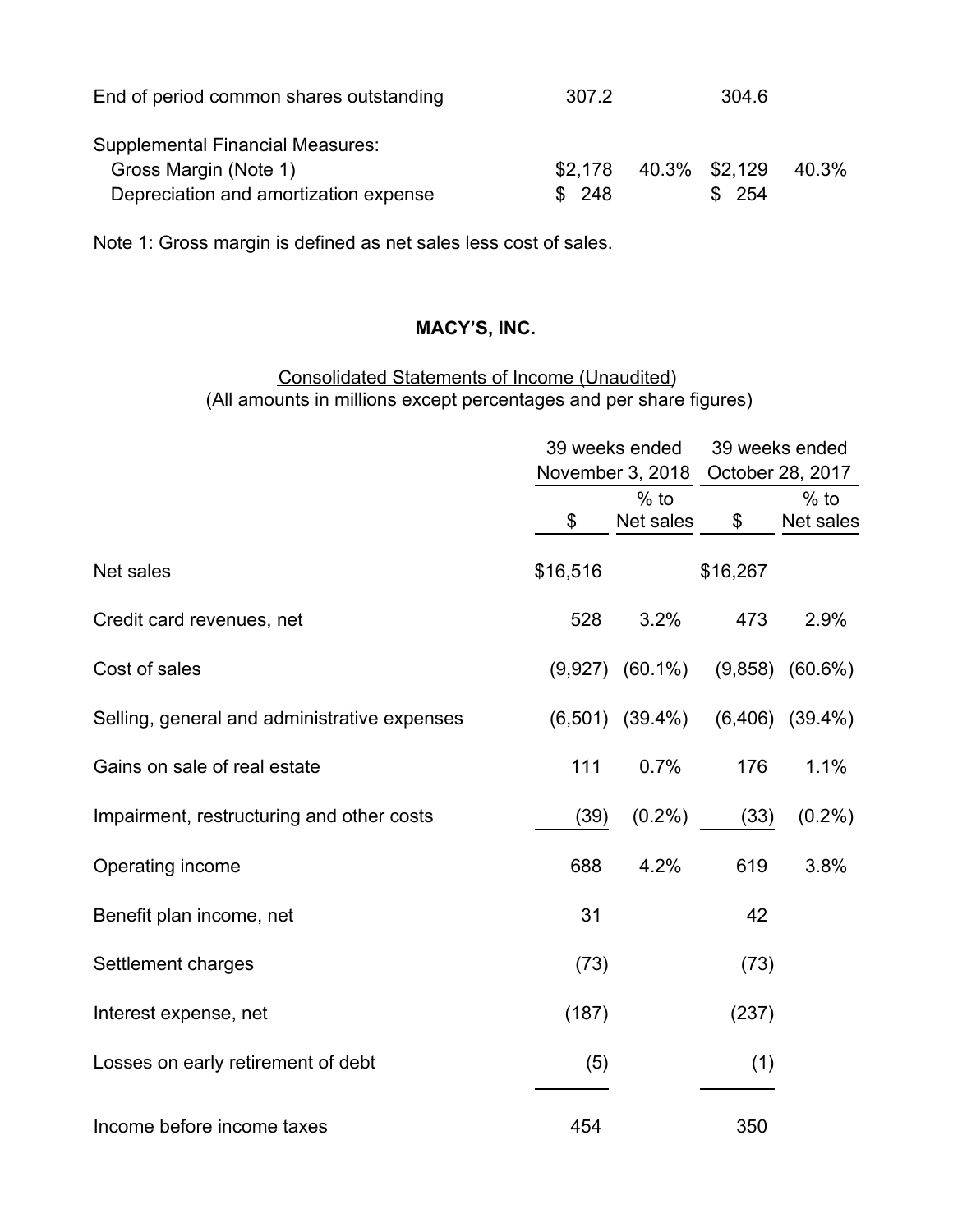| Federal, state and local income tax expense                                                               | (96)                     | (138)                         |       |
|-----------------------------------------------------------------------------------------------------------|--------------------------|-------------------------------|-------|
| Net income                                                                                                | 358                      | 212                           |       |
| Net loss attributable to noncontrolling interest                                                          | 10                       | 7                             |       |
| Net income attributable to Macy's, Inc. shareholders                                                      | 368<br>\$                | 219<br>\$                     |       |
| Basic earnings per share attributable to Macy's, Inc.<br>shareholders                                     | 1.20<br>\$               | \$<br>0.72                    |       |
| Diluted earnings per share attributable to Macy's,<br>Inc. shareholders                                   | \$<br>1.18               | \$<br>0.71                    |       |
| Average common shares:<br><b>Basic</b><br><b>Diluted</b>                                                  | 307.5<br>311.2           | 305.3<br>306.6                |       |
| End of period common shares outstanding                                                                   | 307.2                    | 304.6                         |       |
| <b>Supplemental Financial Measures:</b><br>Gross Margin (Note 1)<br>Depreciation and amortization expense | 6,589<br>\$<br>\$<br>718 | 39.9%<br>\$6,409<br>\$<br>741 | 39.4% |

Note 1: Gross margin is defined as net sales less cost of sales.

# **MACY'S, INC.**

#### Consolidated Balance Sheets (Unaudited) (millions)

|                                    |              |    |       |    | November 3, February 3, October 28, |
|------------------------------------|--------------|----|-------|----|-------------------------------------|
|                                    | 2018<br>2018 |    | 2017  |    |                                     |
| ASSETS:                            |              |    |       |    |                                     |
| <b>Current Assets:</b>             |              |    |       |    |                                     |
| Cash and cash equivalents          | \$<br>736    | \$ | 1,455 | \$ | 534                                 |
| Receivables                        | 180          |    | 363   |    | 219                                 |
| Merchandise inventories            | 7,147        |    | 5,178 |    | 7,065                               |
| Income tax receivable              | 10           |    |       |    |                                     |
| Prepaid expenses and other current |              |    |       |    |                                     |
| assets                             | 594          |    | 650   |    | 610                                 |
| Total Current Assets               | 8,667        |    | 7,646 |    | 8,428                               |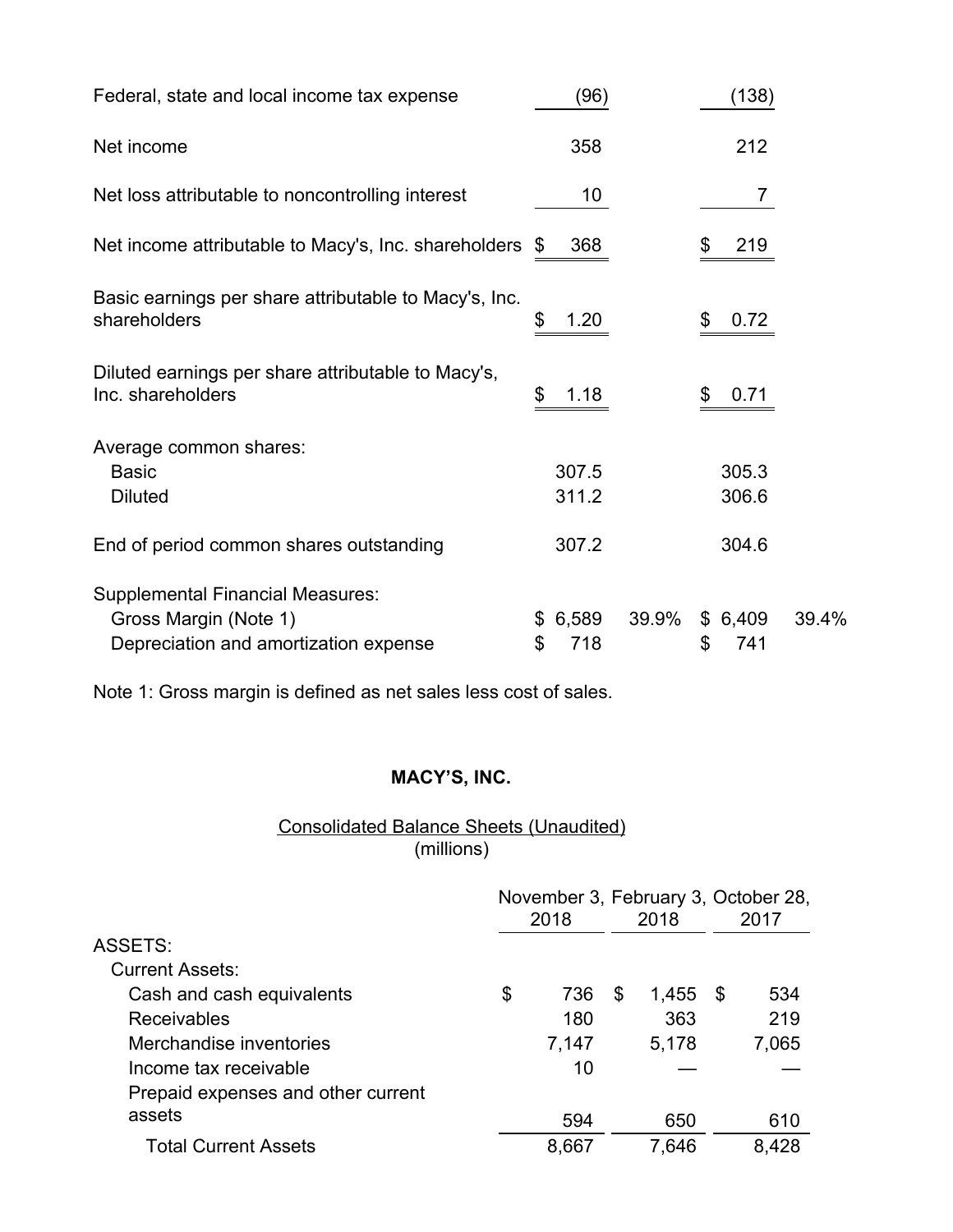| Property and Equipment - net                      |                | 6,572  | 6,672        | 6,742        |
|---------------------------------------------------|----------------|--------|--------------|--------------|
| Goodwill                                          |                | 3,908  | 3,897        | 3,897        |
| Other Intangible Assets - net                     |                | 481    | 488          | 491          |
| <b>Other Assets</b>                               |                | 733    | 880          | 835          |
|                                                   |                |        |              |              |
| <b>Total Assets</b>                               | \$             | 20,361 | \$19,583     | \$<br>20,393 |
| LIABILITIES AND SHAREHOLDERS' EQUITY:             |                |        |              |              |
| <b>Current Liabilities:</b>                       |                |        |              |              |
| Short-term debt                                   | $\mathfrak{L}$ | 65     | \$<br>22     | \$<br>22     |
| Merchandise accounts payable                      |                | 3,381  | 1,590        | 3,173        |
| Accounts payable and accrued liabilities          |                | 2,998  | 3,271        | 3,257        |
| Income taxes                                      |                |        | 296          | 34           |
| <b>Total Current Liabilities</b>                  |                | 6,444  | 5,179        | 6,486        |
| Long-Term Debt                                    |                | 5,469  | 5,861        | 6,297        |
| <b>Deferred Income Taxes</b>                      |                | 1,185  | 1,148        | 1,586        |
| <b>Other Liabilities</b>                          |                | 1,618  | 1,662        | 1,750        |
| Shareholders' Equity:                             |                |        |              |              |
| Macy's, Inc.                                      |                | 5,667  | 5,745        | 4,282        |
| Noncontrolling interest                           |                | (22)   | (12)         | (8)          |
| <b>Total Shareholders' Equity</b>                 |                | 5,645  | 5,733        | 4,274        |
| <b>Total Liabilities and Shareholders' Equity</b> |                |        |              |              |
|                                                   | \$             | 20,361 | \$<br>19,583 | \$<br>20,393 |

# **MACY'S, INC.**

#### Consolidated Statements of Cash Flows (Unaudited) (millions)

|                                                                                      | Ended                           | 39 Weeks 39 Weeks<br>Ended |      |
|--------------------------------------------------------------------------------------|---------------------------------|----------------------------|------|
|                                                                                      | November 3, October 28,<br>2018 |                            | 2017 |
| Cash flows from operating activities:                                                |                                 |                            |      |
| Net income                                                                           | \$<br>358                       | \$                         | 212  |
| Adjustments to reconcile net income to net cash provided by<br>operating activities: |                                 |                            |      |
| Impairment, restructuring and other costs                                            | 39                              |                            | 33   |
| Settlement charges                                                                   | 73                              |                            | 73   |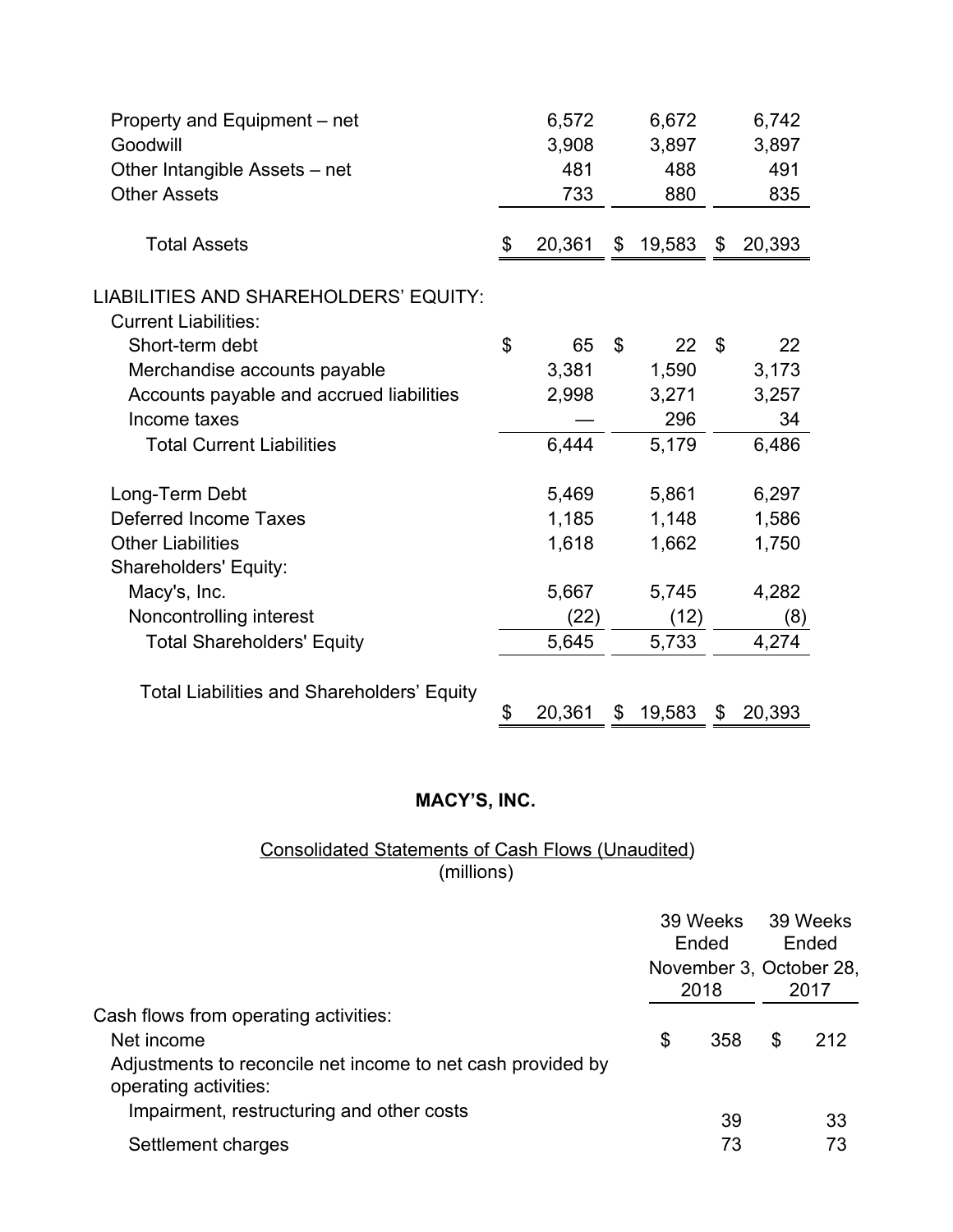| Depreciation and amortization                                  | 718            | 741       |
|----------------------------------------------------------------|----------------|-----------|
| Stock-based compensation expense                               | 48             | 46        |
| Gains on sale of real estate                                   | (111)          | (176)     |
| Amortization of financing costs and premium on acquired debt   | (5)            | (10)      |
| Changes in assets and liabilities:                             |                |           |
| Decrease in receivables                                        | 163            | 274       |
| Increase in merchandise inventories                            | (1,969)        | (1,665)   |
| Decrease in prepaid expenses and other current assets          | 16             | 34        |
| Increase in merchandise accounts payable                       | 1,664          | 1,630     |
| Decrease in accounts payable, accrued liabilities and          |                |           |
| other items not separately identified                          | (196)          | (412)     |
| Decrease in current income taxes                               | (301)          | (321)     |
| Increase in deferred income taxes                              | 62             | 47        |
| Change in other assets and liabilities not separately          |                |           |
| identified                                                     | (130)          | (107)     |
| Net cash provided by operating activities                      | 429            | 399       |
| Cash flows from investing activities:                          |                |           |
| Purchase of property and equipment                             | (468)          | (359)     |
| Capitalized software                                           | (209)          | (191)     |
| Disposition of property and equipment                          | 121            | 212       |
| Other, net                                                     | 7              | 9         |
| Net cash used by investing activities                          | (549)          | (329)     |
| Cash flows from financing activities:                          |                |           |
| Debt repaid                                                    | (361)          | (564)     |
| Dividends paid                                                 | (347)          | (346)     |
| Increase in outstanding checks                                 | 44             | 80        |
| Acquisition of treasury stock                                  |                | (1)       |
| Issuance of common stock                                       | 41             | 3         |
| Proceeds from noncontrolling interest                          | $\overline{7}$ | 12        |
| Net cash used by financing activities                          | (616)          | (816)     |
| Net decrease in cash, cash equivalents and restricted cash     | (736)          | (746)     |
| Cash, cash equivalents and restricted cash beginning of period | 1,513          | 1,334     |
| Cash, cash equivalents and restricted cash end of period       | \$<br>777      | 588<br>\$ |

Note: The prior period's amounts reflect the retrospective adoption of ASU 2016-18 (ASU 2016-18), *Restricted Cash*, and ASU 2016-15, *Classification of Certain Cash Receipts and Cash Payments*, on February 4, 2018. As a result of the adoption of ASU 2016-18, restricted cash of \$41 million and \$54 million have been included with cash and cash equivalents above for the 39 weeks ended November 3, 2018 and October 28, 2017, respectively. Further, certain reclassifications were made to the prior period's amounts to conform with the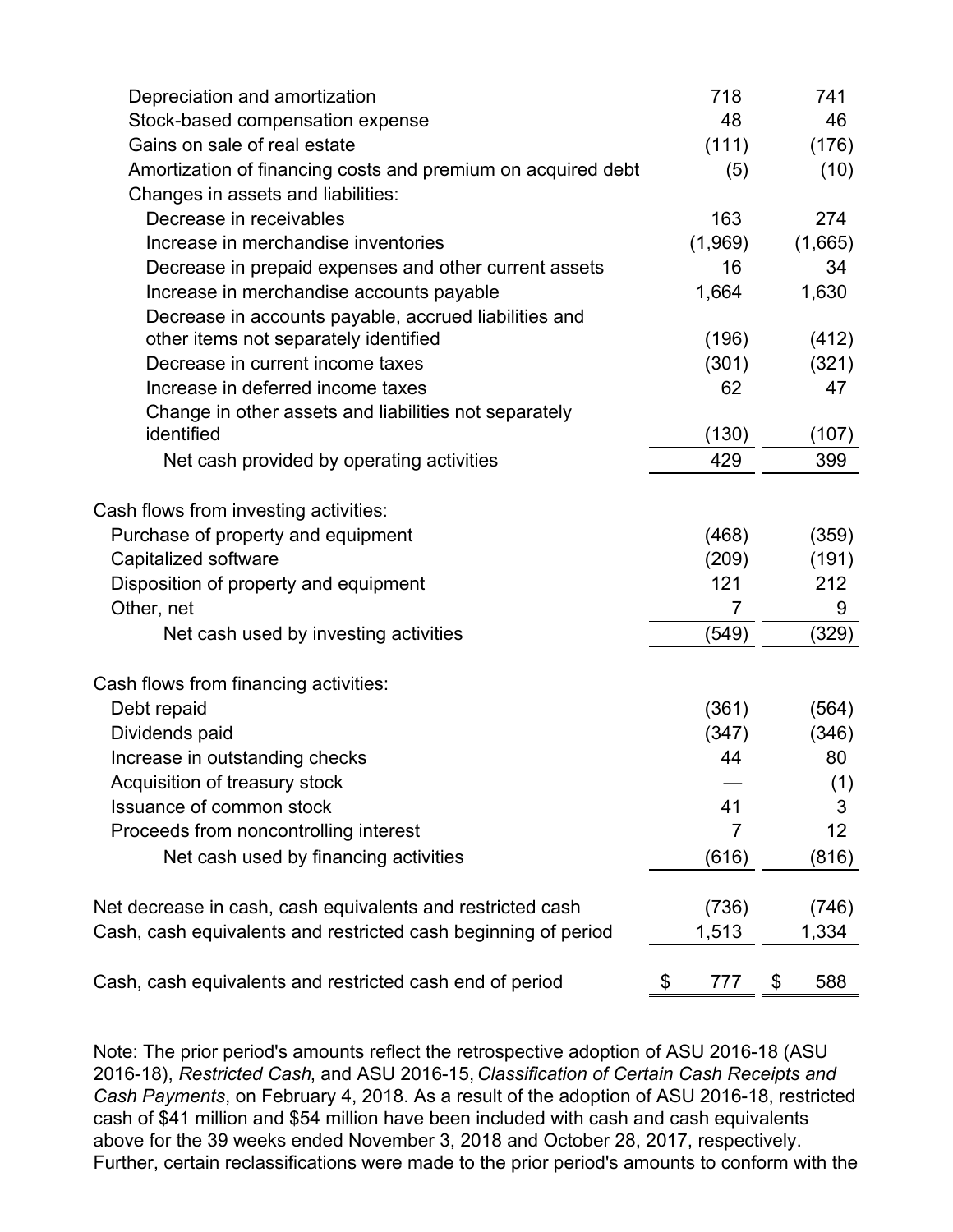classifications of such amounts in the most recent period.

# **MACY'S, INC.**

# Important Information Regarding Non-GAAP Financial Measures

The company reports its financial results in accordance with U.S. generally accepted accounting principles ("GAAP"). However, management believes that certain non-GAAP financial measures provide users of the company's financial information with additional useful information in evaluating operating performance. Management believes that providing supplemental changes in comparable sales on an owned plus licensed basis, which includes adjusting for growth in comparable sales of departments licensed to third parties, assists in evaluating the company's ability to generate sales growth, whether through owned businesses or departments licensed to third parties, and in evaluating the impact of changes in the manner in which certain departments are operated. Earnings before interest, taxes, depreciation and amortization (EBITDA) is a non-GAAP financial measure which the company believes provides meaningful information about its operational efficiency by excluding the impact of changes in tax law and structure, debt levels and capital investment. In addition, management believes that excluding certain items from EBITDA, net income and diluted earnings per share attributable to Macy's, Inc. shareholders that are not associated with the company's core operations and that may vary substantially in frequency and magnitude period-to-period provides useful supplemental measures that assist in evaluating the company's ability to generate earnings and to more readily compare these metrics between past and future periods.

The reconciliation of the forward-looking non-GAAP financial measure of changes in comparable sales on an owned plus licensed basis to GAAP comparable sales (i.e., on an owned basis) is in the same manner as illustrated below, except that the impact of growth in comparable sales of departments licensed to third parties is the only reconciling item. In addition, the company does not provide the most directly comparable forward-looking GAAP measure of net income and diluted earnings per share attributable to Macy's, Inc. shareholders excluding certain items because the timing and amount of excluded items are unreasonably difficult to fully and accurately estimate.

Non-GAAP financial measures should be viewed as supplementing, and not as an alternative or substitute for, the company's financial results prepared in accordance with GAAP. Certain of the items that may be excluded or included in non-GAAP financial measures may be significant items that could impact the company's financial position, results of operations or cash flows and should therefore be considered in assessing the company's actual and future financial condition and performance. Additionally, the amounts received by the company on account of sales of departments licensed to third parties are limited to commissions received on such sales. The methods used by the company to calculate its non-GAAP financial measures may differ significantly from methods used by other companies to compute similar measures. As a result, any non-GAAP financial measures presented herein may not be comparable to similar measures provided by other companies.

# **MACY'S, INC.**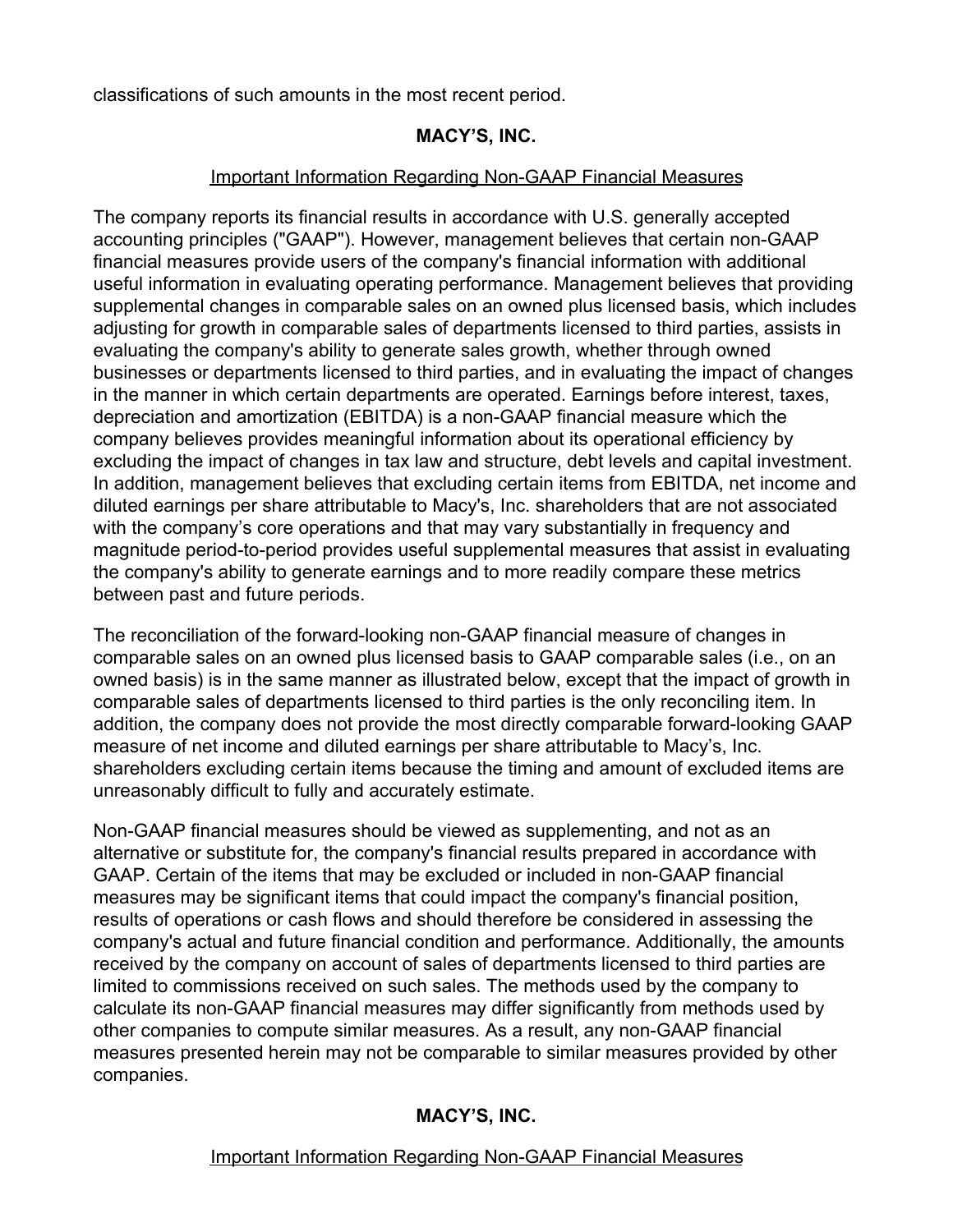# (All amounts in millions except percentages and per share figures)

#### Change in Comparable Sales

|                                                                                     | 13 Weeks Ended 39 Weeks Ended<br>November 3,<br>2018 | November 3,<br>2018 |  |
|-------------------------------------------------------------------------------------|------------------------------------------------------|---------------------|--|
| Increase in comparable sales on an owned basis (Note<br>1)                          | 3.1%                                                 | 2.4%                |  |
| Comparable sales growth impact of departments<br>licensed to third parties (Note 2) | 0.2%                                                 | 0.3%                |  |
| Increase in comparable sales on an owned plus<br>licensed basis                     | 3.3%                                                 | $2.7\%$             |  |

#### Notes:

- (1) Represents the period-to-period percentage change in net sales from stores in operation throughout the year presented and the immediately preceding year and all online sales, excluding commissions from departments licensed to third parties. Stores impacted by a natural disaster or undergoing significant expansion or shrinkage remain in the comparable sales calculation unless the store is closed for a significant period of time. Definitions and calculations of comparable sales differ among companies in the retail industry.
- (2) Represents the impact of including the sales of departments licensed to third parties occurring in stores in operation throughout the year presented and the immediately preceding year and all online sales in the calculation of comparable sales. The company licenses third parties to operate certain departments in its stores and online and receives commissions from these third parties based on a percentage of their net sales. In its financial statements prepared in conformity with GAAP, the company includes these commissions (rather than sales of the departments licensed to third parties) in its net sales. The company does not, however, include any amounts in respect of licensed department sales (or any commissions earned on such sales) in its comparable sales in accordance with GAAP (i.e., on an owned basis). The amounts of commissions earned on sales of departments licensed to third parties are not material to its net sales for the periods presented.

# **MACY'S, INC.**

#### Important Information Regarding Non-GAAP Financial Measures

#### Earnings before Interest, Taxes, Depreciation and Amortization, Net Income and Diluted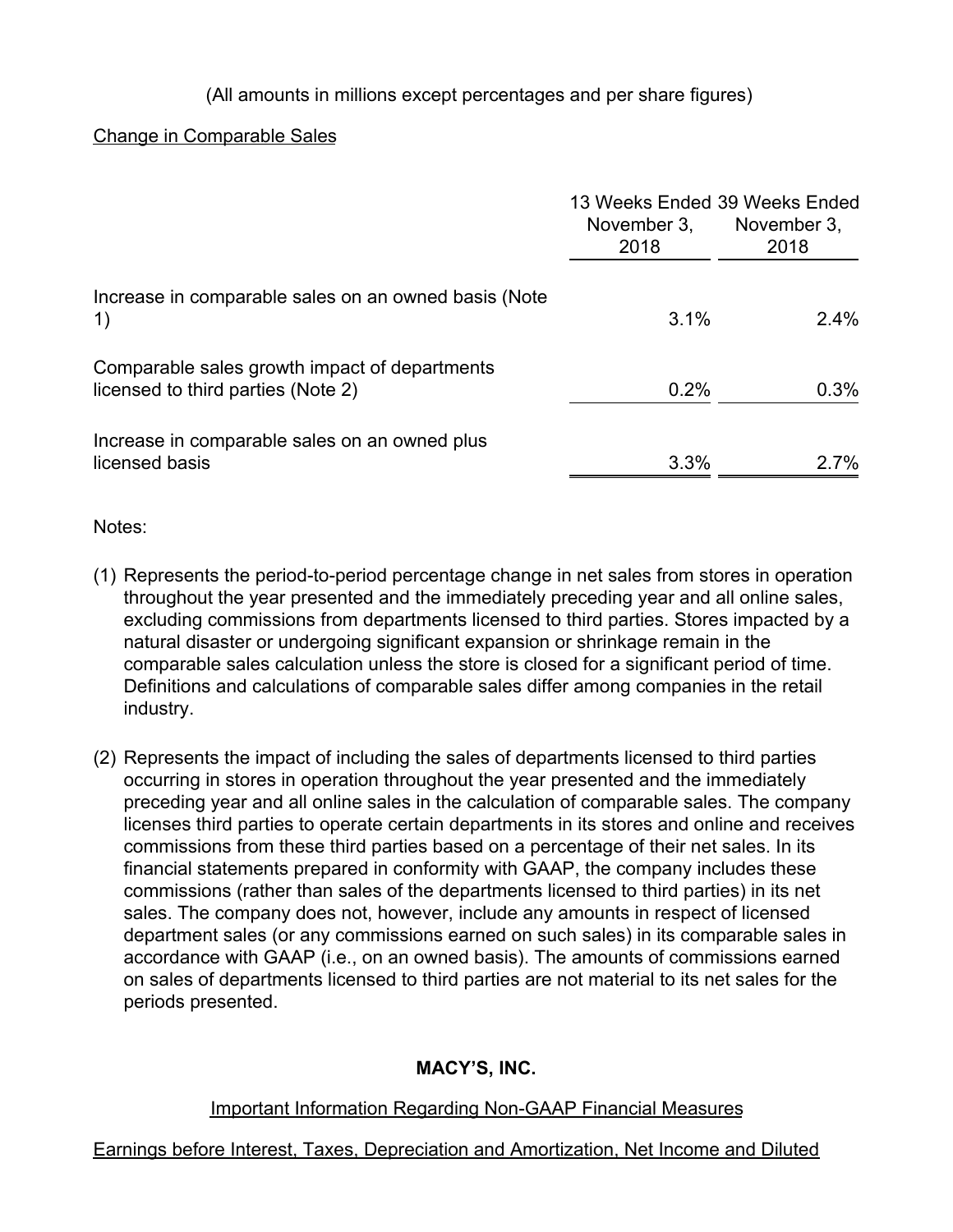#### Earnings Per Share Attributable to Macy's, Inc. Shareholders, Excluding Certain Items

Non-GAAP financial measures, excluding certain items below, are reconciled to the most directly comparable GAAP measure as follows:

- Earnings before interest, taxes, depreciation and amortization (EBITDA) and adjusted EBITDA are reconciled to GAAP net income attributable to Macy's, Inc. shareholders.
- Adjusted net income attributable to Macy's, Inc. shareholders is reconciled to GAAP net income attributable to Macy's, Inc. shareholders.
- Adjusted diluted earnings per share attributable to Macy's, Inc. shareholders is reconciled to GAAP diluted earnings per share attributable to Macy's, Inc.

#### *Adjusted EBITDA*

|                                             |    | 13 Weeks Ended 13 Weeks Ended<br>November 3,<br>2018 | October 28,<br>2017 |     |
|---------------------------------------------|----|------------------------------------------------------|---------------------|-----|
| Net income attributable to Macy's, Inc.     |    |                                                      |                     |     |
| shareholders                                | \$ | 62                                                   | \$                  | 30  |
| Interest expense, net                       |    | 59                                                   |                     | 74  |
| Federal, state and local income tax expense |    | 12                                                   |                     | 10  |
| Depreciation and amortization               |    | 248                                                  |                     | 254 |
| <b>EBITDA</b>                               |    | 381                                                  |                     | 368 |
| Restructuring and other costs               |    | 3                                                    |                     | 33  |
| Settlement charges                          |    | 23                                                   |                     | 22  |
| <b>Adjusted EBITDA</b>                      | c  | 407                                                  | \$.                 | 423 |

|                                                 |    | November 3,<br>2018 | 39 Weeks Ended 39 Weeks Ended<br>October 28,<br>2017 |       |  |
|-------------------------------------------------|----|---------------------|------------------------------------------------------|-------|--|
| Net income attributable to Macy's, Inc.         |    |                     |                                                      |       |  |
| shareholders                                    | \$ | 368                 | \$                                                   | 219   |  |
| Interest expense, net                           |    | 187                 |                                                      | 237   |  |
| Losses on early retirement of debt              |    | 5                   |                                                      |       |  |
| Federal, state and local income tax expense     |    | 96                  |                                                      | 138   |  |
| Depreciation and amortization                   |    | 718                 |                                                      | 741   |  |
| <b>EBITDA</b>                                   |    | 1,374               |                                                      | 1,336 |  |
| Impairment, restructuring and other costs (Note |    |                     |                                                      |       |  |
| 1)                                              |    | 31                  |                                                      | 33    |  |
| Settlement charges                              |    | 73                  |                                                      | 73    |  |
| <b>Adjusted EBITDA</b>                          |    | 1,478               | \$                                                   | 1,442 |  |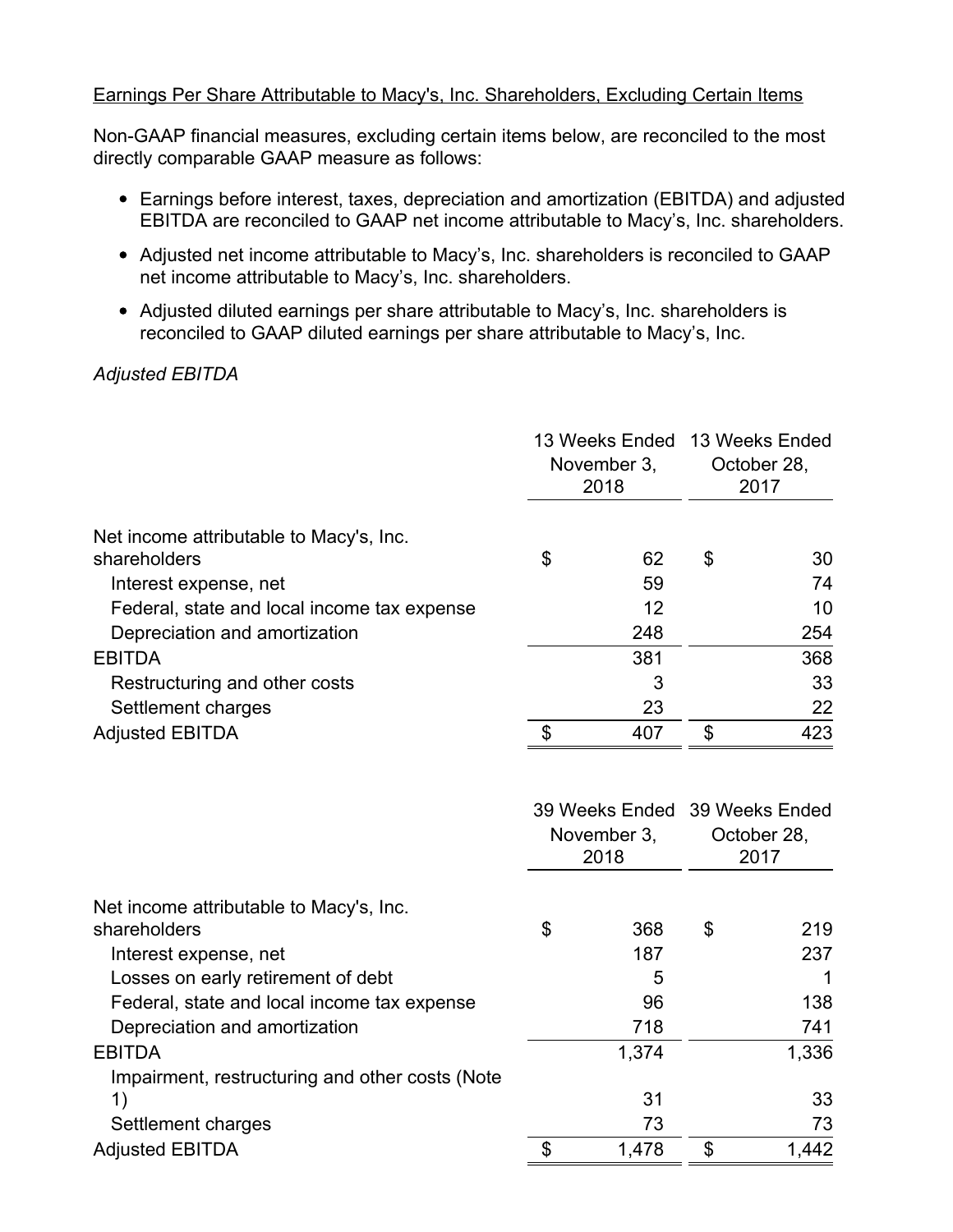Note:

(1) For the 39 weeks ended November 3, 2018, the above adjustment excludes impairment, restructuring and other costs attributable to the noncontrolling interest shareholder of \$8 million.

# **MACY'S, INC.**

# Important Information Regarding Non-GAAP Financial Measures *Adjusted Net Income and Adjusted Diluted Earnings Per Share Attributable to Macy's, Inc. Shareholders*

|                                                        | 13 Weeks Ended                                                |                                                                                                                |    |                                   | 13 Weeks Ended            |            |                |          |  |
|--------------------------------------------------------|---------------------------------------------------------------|----------------------------------------------------------------------------------------------------------------|----|-----------------------------------|---------------------------|------------|----------------|----------|--|
|                                                        | November 3, 2018                                              |                                                                                                                |    |                                   | October 28, 2017          |            |                |          |  |
|                                                        |                                                               | Net Income                                                                                                     |    |                                   |                           | Net Income |                |          |  |
|                                                        | Attributable to<br><b>Diluted</b><br>Macy's, Inc.<br>Earnings |                                                                                                                |    |                                   | Attributable to           |            | <b>Diluted</b> |          |  |
|                                                        |                                                               |                                                                                                                |    |                                   | Macy's, Inc.              |            | Earnings       |          |  |
|                                                        | Shareholders Per Share Shareholders Per Share                 |                                                                                                                |    |                                   |                           |            |                |          |  |
| As reported                                            | $\boldsymbol{\mathsf{S}}$                                     | 62                                                                                                             | \$ | 0.20                              | $\boldsymbol{\mathsf{S}}$ | 30         | \$             | 0.10     |  |
| Restructuring and other costs                          |                                                               | 3                                                                                                              |    | 0.01                              |                           | 33         |                | 0.11     |  |
| Settlement charges                                     |                                                               | 23                                                                                                             |    | 0.08                              |                           | 22         |                | 0.07     |  |
| Income tax impact of certain items                     |                                                               |                                                                                                                |    |                                   |                           |            |                |          |  |
| identified above                                       |                                                               | (5)                                                                                                            |    | (0.02)                            |                           | (20)       |                | (0.07)   |  |
| As adjusted                                            | $\boldsymbol{\mathsf{S}}$                                     | 83                                                                                                             | \$ | 0.27                              | \$                        | 65         | \$             | 0.21     |  |
|                                                        |                                                               |                                                                                                                |    |                                   |                           |            |                |          |  |
|                                                        |                                                               |                                                                                                                |    |                                   |                           |            |                |          |  |
|                                                        | 39 Weeks Ended<br>November 3, 2018                            |                                                                                                                |    | 39 Weeks Ended                    |                           |            |                |          |  |
|                                                        |                                                               |                                                                                                                |    | October 28, 2017                  |                           |            |                |          |  |
|                                                        |                                                               |                                                                                                                |    |                                   |                           |            |                |          |  |
|                                                        | Net Income                                                    |                                                                                                                |    | Net Income                        |                           |            |                |          |  |
|                                                        |                                                               | Attributable to<br><b>Diluted</b><br>Macy's, Inc.<br>Earnings<br>Shareholders Per Share Shareholders Per Share |    | Attributable to<br><b>Diluted</b> |                           |            |                |          |  |
|                                                        |                                                               |                                                                                                                |    |                                   | Macy's, Inc.              |            |                | Earnings |  |
|                                                        |                                                               |                                                                                                                |    |                                   |                           |            |                |          |  |
| As reported                                            | $\mathfrak{S}$                                                | 368                                                                                                            | \$ | 1.18                              | \$                        | 219        | \$             | 0.71     |  |
| Impairment, restructuring and other                    |                                                               |                                                                                                                |    |                                   |                           |            |                |          |  |
| costs (Note 1)                                         |                                                               | 31                                                                                                             |    | 0.10                              |                           | 33         |                | 0.11     |  |
| Settlement charges                                     |                                                               | 73                                                                                                             |    | 0.23                              |                           | 73         |                | 0.24     |  |
| Losses on early retirement of debt                     |                                                               |                                                                                                                |    |                                   |                           |            |                |          |  |
| (Note 2)                                               |                                                               | 5                                                                                                              |    | 0.02                              |                           | 1          |                |          |  |
| Income tax impact of certain items<br>identified above |                                                               |                                                                                                                |    |                                   |                           |            |                |          |  |
|                                                        |                                                               | (26)                                                                                                           |    | (0.08)                            |                           | (40)       |                | (0.13)   |  |
| As adjusted                                            | \$                                                            | 451                                                                                                            | \$ | 1.45                              | \$                        | 286        | \$             | 0.93     |  |